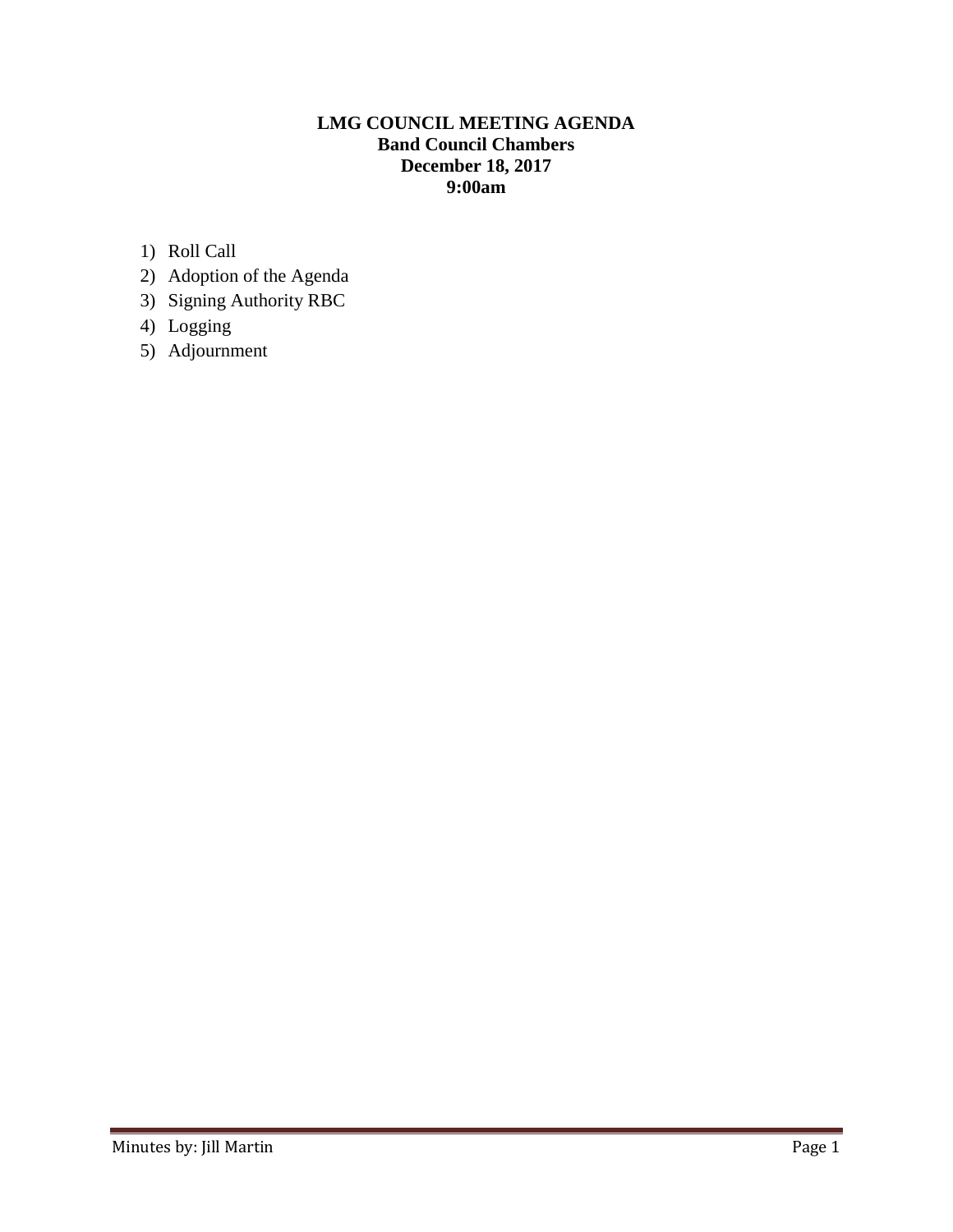### **1. Roll Call**

### **LMG COUNCIL ATTENDEES:**

Chief Darcy Gray Councillor Sky Metallic Councillor Annette Barnaby Councillor Lloyd Alcon Councillor Wendell Metallic Councillor John Murvin Vicaire Councillor Cathy Martin Councillor Lorna Sook

#### **Absent:**

Councillor Chris Wysote Councillor Gordon Isaac Jr. Councillor Kevin Methot Councillor Sheila Swasson (Staff Meeting)

### **2. Adoption of the Agenda**

A motion was made to accept the agenda, adding the topic logging for discussion.

Moved: Councillor John Murvin Vicaire Second: Councillor Annette Barnaby Passed

### **3. Signing Authority RBC**

Council made a motion to approve the Order in Council to add the Senior Director of Operations to Signing Authority.

Moved: Councillor Sky Metallic Second: Councillor Wendell Metallic Passed